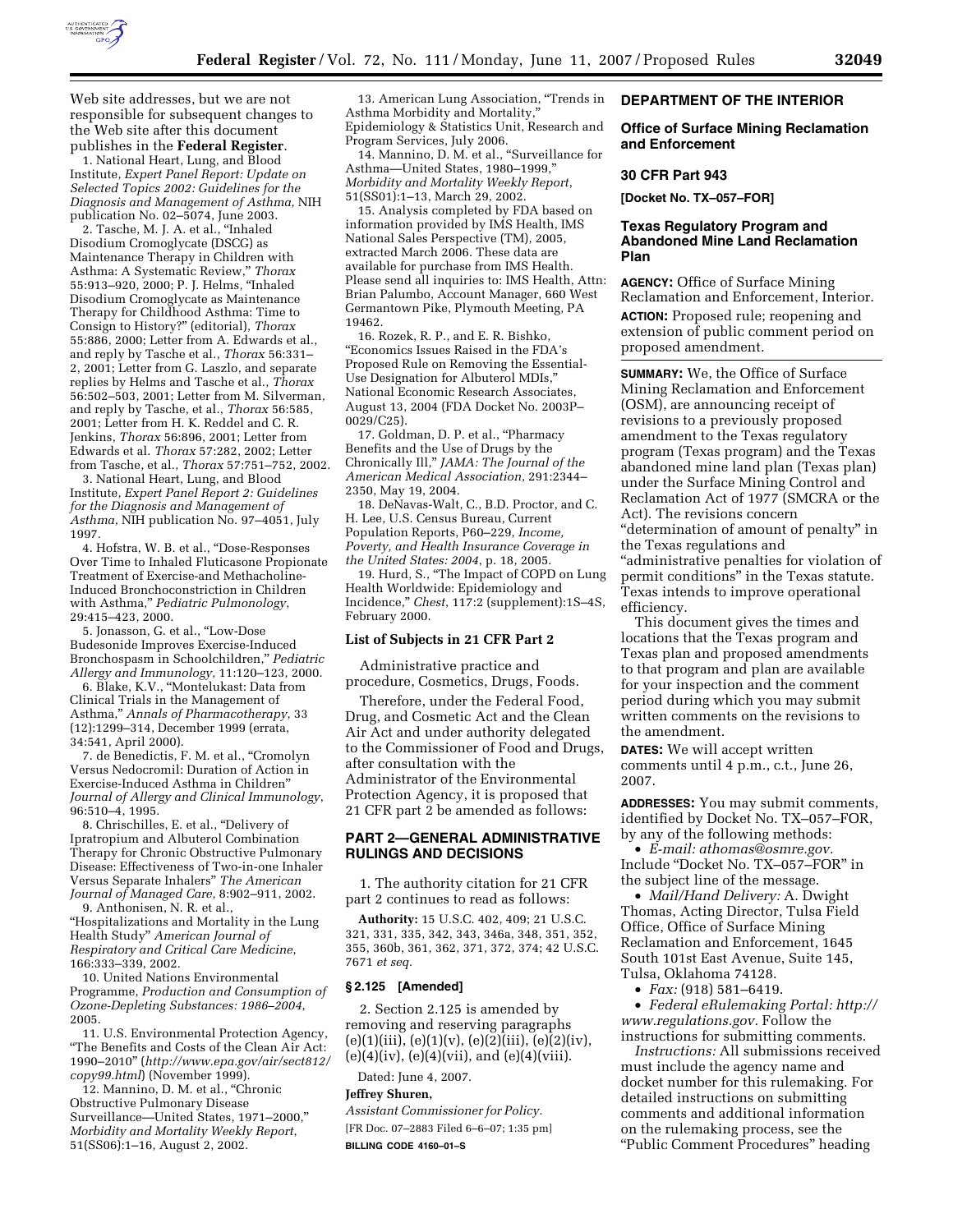## of the **SUPPLEMENTARY INFORMATION** section of this document.

*Docket:* For access to the docket to review copies of the Texas program and Texas plan, this amendment, a listing of any scheduled public hearings, and all written comments received in response to this document, you must go to the address listed below during normal business hours, Monday through Friday, excluding holidays. You may receive one free copy of the amendment by contacting OSM's Tulsa Field Office: A. Dwight Thomas, Acting Director, Tulsa Field Office, Office of Surface Mining Reclamation and Enforcement, 1645 South 101st East Avenue, Suite 145, Tulsa, Oklahoma 74128, Telephone: (918) 581–6430, *E-mail: athomas@osmre.gov.* 

In addition, you may review a copy of the amendment during regular business hours at the following location: Surface Mining and Reclamation Division, Railroad Commission of Texas, 1701 North Congress Avenue, Austin, Texas 78711–2967, *Telephone:* (512) 463– 6900.

#### **FOR FURTHER INFORMATION CONTACT:** A.

Dwight Thomas, Acting Director, Tulsa Field Office. Telephone: (918) 581– 6430. *E-mail: athomas@osmre.gov.* 

# **SUPPLEMENTARY INFORMATION:**

I. Background on the Texas Program and Texas Plan

II. Description of the Proposed Amendment

III. Public Comment Procedures

IV. Procedural Determinations

### **I. Background on the Texas Program and Texas Plan**

Section 503(a) of the Act permits a State to assume primacy for the regulation of surface coal mining and reclamation operations on non-Federal and non-Indian lands within its borders by demonstrating that its program includes, among other things, ''a State law which provides for the regulation of surface coal mining and reclamation operations in accordance with the requirements of this Act \* \* \*; and rules and regulations consistent with regulations issued by the Secretary pursuant to this Act.'' See 30 U.S.C.  $1253(a)(1)$  and  $(7)$ . On the basis of these criteria, the Secretary of the Interior conditionally approved the Texas program effective February 16, 1980. You can find background information on the Texas program, including the Secretary's findings, the disposition of comments, and the conditions of approval of the Texas program in the February 27, 1980, **Federal Register** (45 FR 12998). You can also find later actions concerning the Texas program and program amendments at 30 CFR 943.10, 943.15 and 943.16.

The Abandoned Mine Land Reclamation Program was established by Title IV of the Act (30 U.S.C. 1201 *et seq.*) in response to concerns over extensive environmental damage caused by past coal mining activities. The program is funded by a reclamation fee collected on each ton of coal that is produced. The money collected is used to finance the reclamation of abandoned coal mines and for other authorized activities. Section 405 of the Act allows States and Indian Tribes to assume exclusive responsibility for reclamation activity within the State or on Indian lands if they develop and submit to the Secretary of the Interior (Secretary) for approval, a program (often referred to as a plan) for the reclamation of abandoned coal mines. On the basis of these criteria, the Secretary approved the Texas plan on June 23, 1980. You can find background information on the Texas plan, including the Secretary's findings, the disposition of comments, and the approval of the plan in the June 23, 1980, **Federal Register** (45 FR 41937). You can find later actions concerning the Texas plan and amendments to the plan at 30 CFR 943.25.

## **II. Description of the Proposed Amendment**

By letter dated February 14, 2007 (Administrative Record No. TX–662), and at its own initiative, Texas sent us an amendment to its program and plan under SMCRA (30 U.S.C. 1201 *et seq.*). We announced receipt of the proposed amendment in the April 30, 2007, **Federal Register** (72 FR 21185) and invited public comment on its adequacy. The public comment period ended May 30, 2007.

During our review of the amendment, the Railroad Commission of Texas notified us that the Texas legislation that would raise the State's administrative penalty for violations had been capped at \$10,000 instead of the \$13,000 as proposed in the amendment to the Texas program submitted to us on February 14, 2007 (Administrative Record No. TX–662). On May 7, 2007, Texas sent us a revision to its amendment that pertains to its regulatory program (Administrative Record No. TX–662.03).

Texas submitted additional revisions for the following provisions of the amendment:

## *A. Revisions to Texas' Regulations, Title 16 Texas Administrative Code (TAC)*

Section 12.688 Determination of Amount of Penalty

Texas' penalty schedule currently begins with a minimum penalty of \$20 and increases to a maximum penalty of \$5,000. Texas proposes to change the penalty schedule so that it begins with a minimum penalty of \$550 and increases to a maximum penalty of \$10,000. Texas proposes to increase the penalties to reflect the decreased value in the dollar since the penalty schedule was promulgated in 1979.

## *B. Revisions to Texas' Statute, Chapter 134 Texas Natural Resources Code*

Section 134.174 Administrative Penalty for Violation of Permit Condition of this Chapter

Texas proposes to revise subsection (b) to read as follows:

(b) The penalty may not exceed \$10,000 for each violation. Each day a violation continues may be considered a separate violation for purposes of penalty assessments.

### **III. Public Comment Procedures**

We are reopening the comment period on the proposed Texas program and Texas plan amendment to provide the public an opportunity to reconsider the adequacy of the proposed amendment in light of the additional materials submitted. Under the provisions of 30 CFR 732.17(h) and 30 CFR 884.15(a), we are seeking comments on whether the proposed amendment satisfies the applicable program and plan approval criteria of 30 CFR 732.15 and 30 CFR 884.14, respectively. If we approve the amendment, it will become part of the Texas program and Texas plan, as appropriate.

#### *Written Comments*

Send your written or electronic comments to OSM at the address given above. Your written comments should be specific, pertain only to the issues proposed in this rulemaking, and include explanations in support of your recommendations. We will not consider or respond to your comments when developing the final rule if they are received after the close of the comment period (see **DATES**). We will make every attempt to log all comments into the administrative record, but comments delivered to an address other than the Tulsa Field Office may not be logged in.

#### *Electronic Comments*

Please submit Internet comments as an ASCII or Word file avoiding the use of special characters and any form of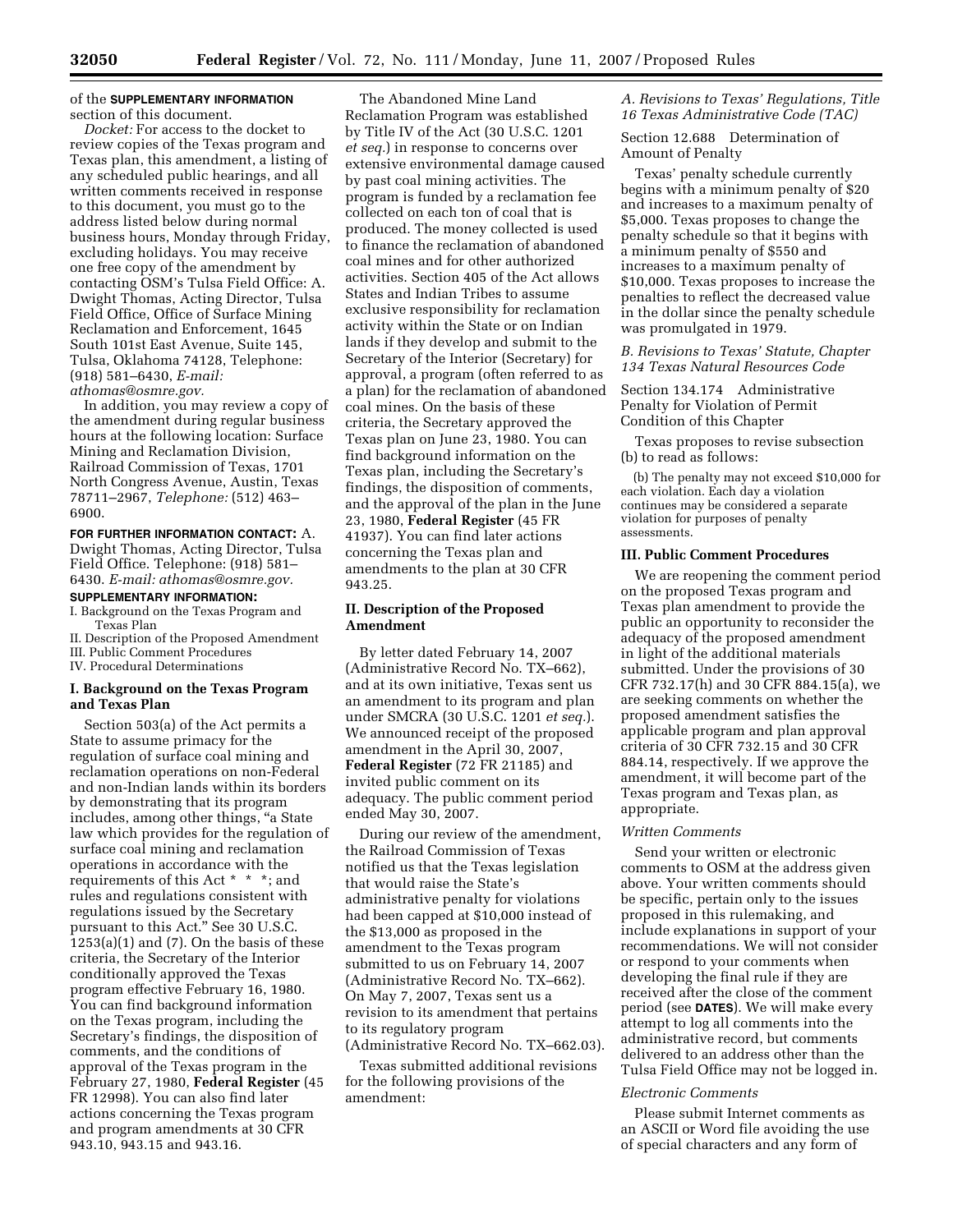encryption. Please also include ''Attn: Docket No. TX–057–FOR'' and your name and return address in your Internet message. If you do not receive a confirmation that we have received your Internet message, contact the Tulsa Field Office at (918) 581–6430.

#### *Public Availability of Comments*

Before including your address, phone number, e-mail address, or other personal identifying information in your comment, you should be aware that your entire comment—including your personal identifying information—may be made publicly available at any time. While you can ask us in your comment to withhold your personal identifying information from public review, we cannot guarantee that we will be able to do so.

#### **IV. Procedural Determinations**

### *Executive Order 12630—Takings*

This rule does not have takings implications. This determination is based on the analysis performed for the counterpart Federal regulation.

# *Executive Order 12866—Regulatory Planning and Review*

This rule is exempted from review by the Office of Management and Budget (OMB) under Executive Order 12866.

### *Executive Order 12988—Civil Justice Reform*

The Department of the Interior has conducted the reviews required by section 3 of Executive Order 12988 and has determined that this rule meets the applicable standards of subsections (a) and (b) of that section. However, these standards are not applicable to the actual language of State regulatory programs and program amendments because each program is drafted and promulgated by a specific State, not by OSM. Under sections 503 and 505 of SMCRA (30 U.S.C. 1253 and 1255) and the Federal regulations at 30 CFR 730.11, 732.15, and 732.17(h)(10), decisions on proposed State regulatory programs and program amendments submitted by the States must be based solely on a determination of whether the submittal is consistent with SMCRA and its implementing Federal regulations and whether the other requirements of 30 CFR parts 730, 731, and 732 have been met.

## *Executive Order 13132—Federalism*

This rule does not have Federalism implications. SMCRA delineates the roles of the Federal and State governments with regard to the regulation of surface coal mining and

reclamation operations. One of the purposes of SMCRA is to "establish a nationwide program to protect society and the environment from the adverse effects of surface coal mining operations.'' Section 503(a)(1) of SMCRA requires that State laws regulating surface coal mining and reclamation operations be ''in accordance with'' the requirements of SMCRA, and section 503(a)(7) requires that State programs contain rules and regulations ''consistent with'' regulations issued by the Secretary pursuant to SMCRA.

# *Executive Order 13175—Consultation and Coordination With Indian Tribal Governments*

In accordance with Executive Order 13175, we have evaluated the potential effects of this rule on Federallyrecognized Indian tribes and have determined that the rule does not have substantial direct effects on one or more Indian tribes, on the relationship between the Federal Government and Indian tribes, or on the distribution of power and responsibilities between the Federal Government and Indian tribes. This determination is based on the fact that the Texas program does not regulate coal exploration and surface coal mining and reclamation operations on Indian lands. Therefore, the Texas program has no effect on Federallyrecognized Indian tribes.

## *Executive Order 13211—Regulations That Significantly Affect The Supply, Distribution, or Use of Energy*

On May 18, 2001, the President issued Executive Order 13211 which requires agencies to prepare a Statement of Energy Effects for a rule that is (1) considered significant under Executive Order 12866, and (2) likely to have a significant adverse effect on the supply, distribution, or use of energy. Because this rule is exempt from review under Executive Order 12866 and is not expected to have a significant adverse effect on the supply, distribution, or use of energy, a Statement of Energy Effects is not required.

#### *National Environmental Policy Act*

This rule does not require an environmental impact statement because section 702(d) of SMCRA (30 U.S.C. 1292(d)) provides that agency decisions on proposed State regulatory program provisions do not constitute major Federal actions within the meaning of section 102(2)(C) of the National Environmental Policy Act (42 U.S.C. 4332(2)(C)).

#### *Paperwork Reduction Act*

This rule does not contain information collection requirements that require approval by OMB under the Paperwork Reduction Act (44 U.S.C. 3507 *et seq.*).

## *Regulatory Flexibility Act*

The Department of the Interior certifies that this rule will not have a significant economic impact on a substantial number of small entities under the Regulatory Flexibility Act (5 U.S.C. 601 *et seq.*). The State submittal, which is the subject of this rule, is based upon counterpart Federal regulations for which an economic analysis was prepared and certification made that such regulations would not have a significant economic effect upon a substantial number of small entities. In making the determination as to whether this rule would have a significant economic impact, the Department relied upon the data and assumptions for the counterpart Federal regulations.

## *Small Business Regulatory Enforcement Fairness Act*

This rule is not a major rule under 5 U.S.C. 804(2), the Small Business Regulatory Enforcement Fairness Act. This rule: (a) Does not have an annual effect on the economy of \$100 million; (b) Will not cause a major increase in costs or prices for consumers, individual industries, Federal, State, or local government agencies, or geographic regions; and (c) Does not have significant adverse effects on competition, employment, investment, productivity, innovation, or the ability of U.S.-based enterprises to compete with foreign-based enterprises. This determination is based upon the fact that the State submittal, which is the subject of this rule, is based upon counterpart Federal regulations for which an analysis was prepared and a determination made that the Federal regulation was not considered a major rule.

#### *Unfunded Mandates*

This rule will not impose an unfunded mandate on State, local, or tribal governments or the private sector of \$100 million or more in any given year. This determination is based upon the fact that the State submittal, which is the subject of this rule, is based upon counterpart Federal regulations for which an analysis was prepared and a determination made that the Federal regulation did not impose an unfunded mandate.